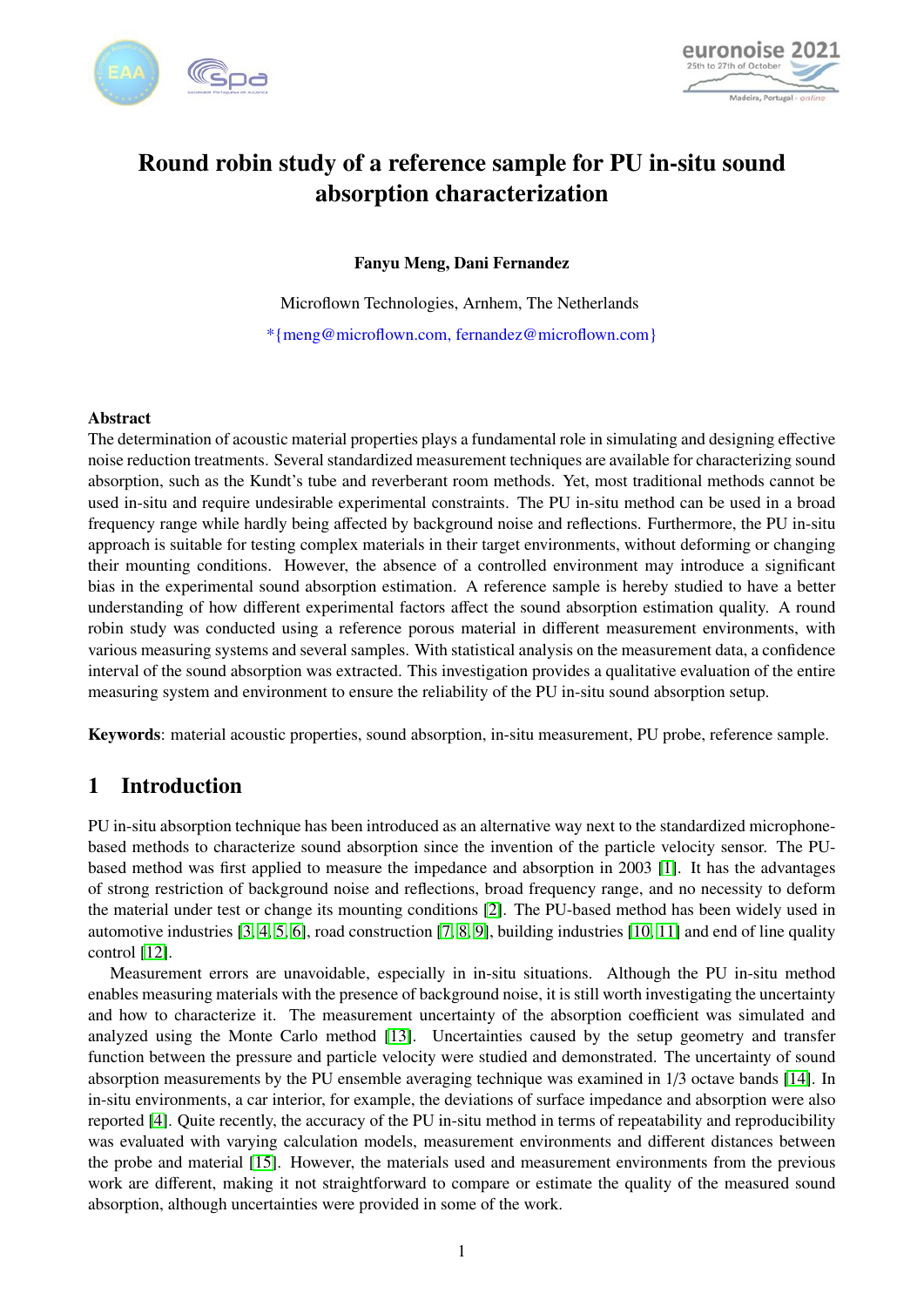

Reference materials are used for calibration, quality control and method validation purposes, and thus can help overcome the aforementioned limitation. The idea of reference materials was thoroughly described in ISO GUIDE 35, which includes the development of valid methods to assign values to the properties of a reference material, as well as the assessment of the associated uncertainty that comes with the material [\[16\]](#page-8-2). The reference material aids the comparability, accuracy and compatibility of measurement results on a national or international scale. A reference sample was created for the qualification of the reverberation rooms and correction of the measured absorption coefficients for the standardized reverberant room method, with a round robin test being performed in five European labs [\[17\]](#page-8-3). To the authors' best knowledge, there is no reference sample study for the PU in-situ method.

This work proposes a reference sample for the PU in-situ method, to have a quantitative understanding of how different experimental factors affect the quality of absorption estimation. A round robin test is carried out with various factors being considered. Here the round robin is a more generalized concept, which means not only inter-environment measurements are investigated, but also comparisons between measurement steups and reference samples are included. Analysis of variances (ANOVA) is used to analyze the measurement data, calculate the uncertainties and extract the confidence interval.

# <span id="page-1-3"></span>2 PU-based absorption model

<span id="page-1-0"></span>The absorption coefficient of a material surface is defined as, if no sound transmission is considered

$$
\alpha = 1 - |R|^2,\tag{1}
$$

<span id="page-1-1"></span>where *R* is the reflection factor. If a spherical incident wave and a plane reflected wave are assumed for impedance measurements above a surface, *R* is the plane wave reflection factor. With the aforementioned assumption, the mirror source model can be applied with the following relation between *R* and the normalized specific impedance  $Z_r$  at the receiver [\[18\]](#page-8-4)

$$
R = \frac{Z_r(1 + \frac{1}{jk(h_s - h)}) - 1}{Z_r(1 + \frac{1}{jk(h_s + h)}) + 1} (\frac{h_s + h}{h_s - h}) e^{2jkh},
$$
\n(2)

where *c* is the speed of sound,  $h_s$  is the source height, *h* is the receiver height, *k* is the wavenumber and *j* is the imaginary unit.  $Z_r = \frac{Z_m}{Z_0}$ the imaginary unit.  $Z_r = \frac{Z_m}{Z_0}$ , with  $Z_m$  and  $Z_0 = \rho c$  being the measured specific impedance and characteristic impedance of the air. With the PU probe, the sound pressure P and particle velocity U can be directly m at the receiver and the ratio yields  $Z_m = \frac{P}{U}$  $\frac{p}{U}$ . *Z*<sub>0</sub> can be easily derived from a free field calibration measurement with the measured pressure  $P_0$  and particle velocity  $U_0$  [\[2\]](#page-7-1). Assuming a spherical wave propagation [\[19\]](#page-8-5),

$$
Z_0 = \rho c = Z_{ff}(1 + \frac{1}{jk(hs - h)}) = \frac{P_0}{U_0}(1 + \frac{1}{jk(hs - h)}).
$$
 (3)

<span id="page-1-2"></span>Therefore, the normalized specific impedance is

$$
Zr = \frac{Z_m}{Z_{ff}}(1 + \frac{1}{jk(h_s - h)}) = \frac{P/U}{P_0/U_0} \frac{1}{1 + \frac{1}{jk(h_s - h)}}.
$$
\n(4)

The advantage of the calibration measurement is that it makes the calibration of the sensors irrelevant, because the same corrections are applied to the pressure and particle velocity signals, leading to their ratio equal to 1 in  $\frac{Z_m}{Z_{ff}}$  [\[20\]](#page-8-6).

<span id="page-1-4"></span>Combining Equation. [1,](#page-1-0) [2](#page-1-1) and [4,](#page-1-2) the absorption coefficient can be derived with the signals acquired from the free field calibration measurement and test measurement above the material.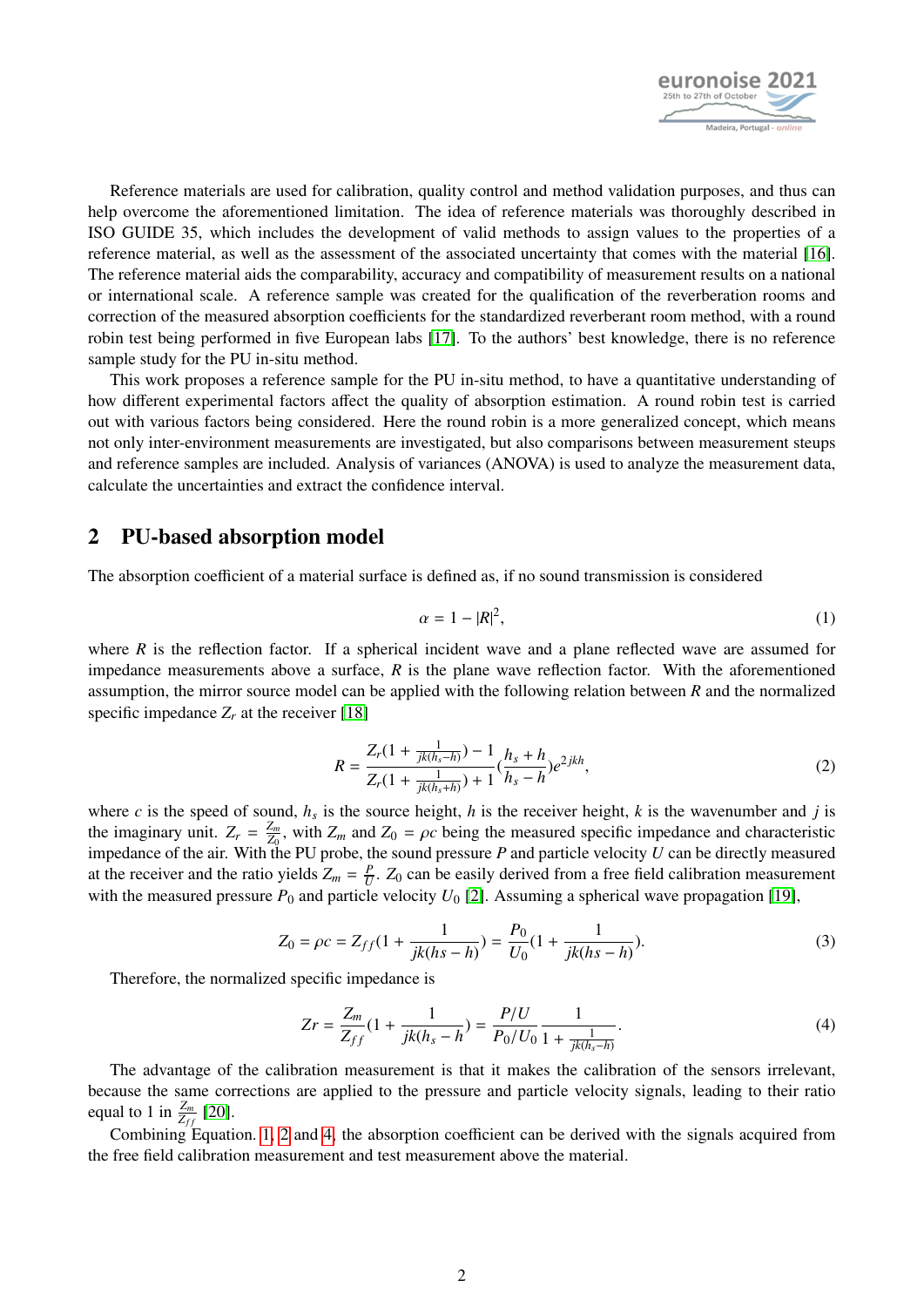

# 3 Uncertainty model

A reference sample can be measured in various environments with different PU in-situ setups, which leads to variations due to random factors. Variations also exist between different units of reference samples. Two scenarios with two random factors are considered here: various units of samples measured in various environments with one setup, various units of samples measured by various setups in one environment. In each scenario, measurements are repeated for each combination of the levels of random factors. Figure. [1](#page-2-0) shows the ANOVA lay-outs of the two scenarios.

<span id="page-2-0"></span>

Figure 1: Lay-out of a two-way crossed ANOVA measurement campaign study: (left) environment-sample model; (right) setup-sample model.

The model for a two-way crossed ANOVA is

$$
\alpha_{ksn} = \mu + A_k + B_s + \omega_{ks} + \epsilon_{ksn},
$$
  
\n
$$
k = 1, ..., K, s = 1, ..., S, n = 1, ..., N,
$$
\n(5)

where <sup>α</sup>*ksn* is the absorption coefficient of the *<sup>n</sup>*th repetition of the *<sup>k</sup>*th measurement environment/setup, *<sup>s</sup>*th reference sample,  $\mu$  is the expectation of  $\alpha_{ksn}$  which is calculated as the grand mean,  $A_k$  is a bias term due to the random differences in the *k*th measurement environment/setup, *B<sup>s</sup>* is a bias term due to the random differences in the *s*th reference sample,  $\omega_{ks}$  is the  $(k, s)$ th interaction effect between the environment/setup and sample, and  $\epsilon_{ksn}$  is the independent error. Here and below in this paper,  $\alpha_{ksn}$  refers to the absorption coefficient in a particular 1/3 octave band. The data is assumed to be normally distributed, with zero mean and constant variance.

From Section. [2](#page-1-3) it can be seen that the absorption coefficient  $\alpha$  is determined by six input quantities, which can be denoted by  $\alpha = f(P, U, P_0, U_0, h, h_s)$ , where f is the functional relationship between  $\alpha$  and the input quantities. Some of the input quantities, e.g. *P* and *U* or  $P_0$  and  $U_0$ , are correlated. Additionally,  $f$  is a nonlinear function. These two factors make the expression of the combined uncertainty quite complex following the GUM suggestion [\[21\]](#page-8-7). This paper focuses on a preliminary investigation on proposing a reference sample to evaluate the measuring system and environment to ensure the reliability of the PU in-situ method, thus a simplified uncertainty model derived directly from the output quantity  $\alpha$  is used.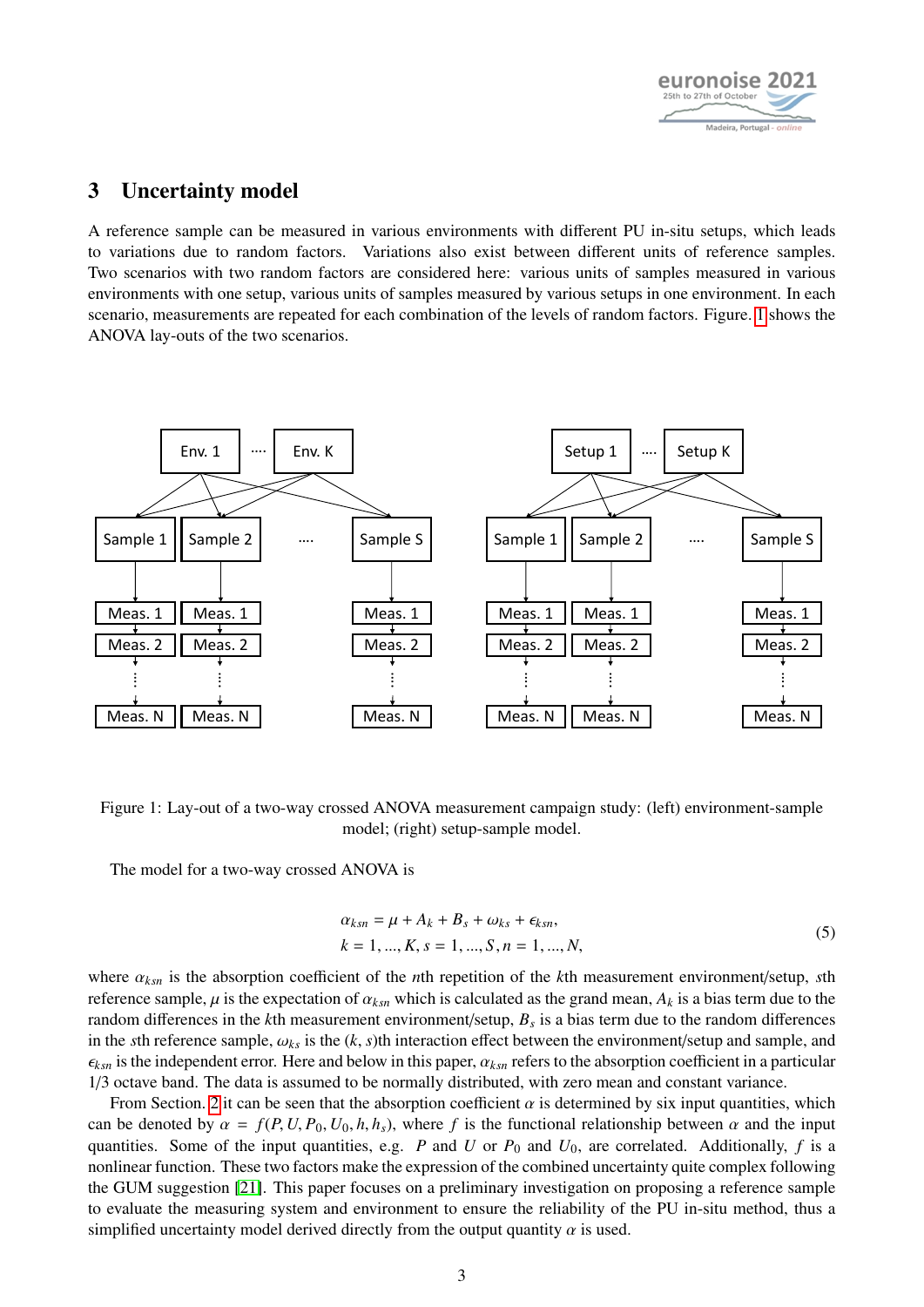

Following the two-way crossed ANOVA model, the mean square [\[22\]](#page-8-8)

$$
MS_{within} = \frac{\sum_{k=1}^{K} \sum_{s=1}^{S} \sum_{n=1}^{N} (\alpha_{ksn} - \overline{\alpha}_{ks})^2}{KS(N-1)},
$$
(6)

$$
MS_A = \frac{SN\sum_{k=1}^{K} (\overline{\alpha}_k - \overline{\alpha})^2}{K - 1},
$$
\n(7)

$$
MS_B = \frac{KN \sum_{s=1}^{S} (\overline{\alpha}_s - \overline{\alpha})^2}{S - 1},
$$
\n(8)

$$
MS_{A\times B} = \frac{N\sum_{k=1}^{K}\sum_{s=1}^{S}(\overline{\alpha}_{ks} - \overline{\alpha}_{k} - \overline{\alpha}_{s} + \overline{\alpha})^{2}}{(K-1)(S-1)},
$$
\n(9)

where the grand mean  $\bar{\alpha} = \frac{1}{KSN} \sum_{k=1}^{K} \sum_{s=1}^{S} \sum_{n=1}^{N} \alpha_{ksn}$ ,  $\bar{\alpha}_{ks}$  is the group mean for the *k*th measurement environment/setup and *s*th sample,  $\overline{\alpha}_s$  is the group mean for the *s*th sample, and  $\overline{\alpha}_k$  is the group mean for the *k*<sup>th</sup> measurement environment/setup. *k*th measurement environment/setup.

The mean squares can be converted into variances as follows

$$
\sigma_{within}^2 = MS_{within},\tag{10}
$$

$$
\sigma_A^2 = \frac{MS_A - MS_{A \times B}}{SN},\tag{11}
$$

$$
\sigma_B^2 = \frac{MS_B - MS_{A \times B}}{KN},\tag{12}
$$

$$
\sigma_{A\times B}^2 = \frac{MS_{A\times B} - MS_{within}}{N}.\tag{13}
$$

<span id="page-3-0"></span>Note that the last three variances can be negative. If this is the case, the variance is set to zero [\[22\]](#page-8-8). The overall variance of the grand mean is written as [\[21,](#page-8-7) [23\]](#page-8-9)

$$
Var(\overline{\alpha}_{ksn}) = \frac{\sigma_{within}^2}{KSN} + \frac{\sigma_A^2}{K} + \frac{\sigma_B^2}{S} + \frac{\sigma_{A \times B}^2}{KS}.
$$
\n(14)

The combined uncertainty is the standard deviation of the grand mean [\[21\]](#page-8-7), which can be denoted as

$$
u_c = \sqrt{Var(\overline{\alpha}_{ksn})}.
$$
 (15)

The expanded uncertainty is then calculated

$$
U = k_c u_c,\tag{16}
$$

where  $k_c$  is the coverage factor.

<span id="page-3-1"></span>Combining the uncertainties of the two ANOVA models delivers

$$
U_{combi} = k_c \sqrt{Var(\overline{\alpha}_{ksn}) + \frac{\sigma_{A'}^2}{K} + \frac{\sigma_{A'\times B}^2}{KS}}.
$$
 (17)

Since the data is assumed to be normally distributed, for a 95% confidence interval,  $k_c = 1.96$ .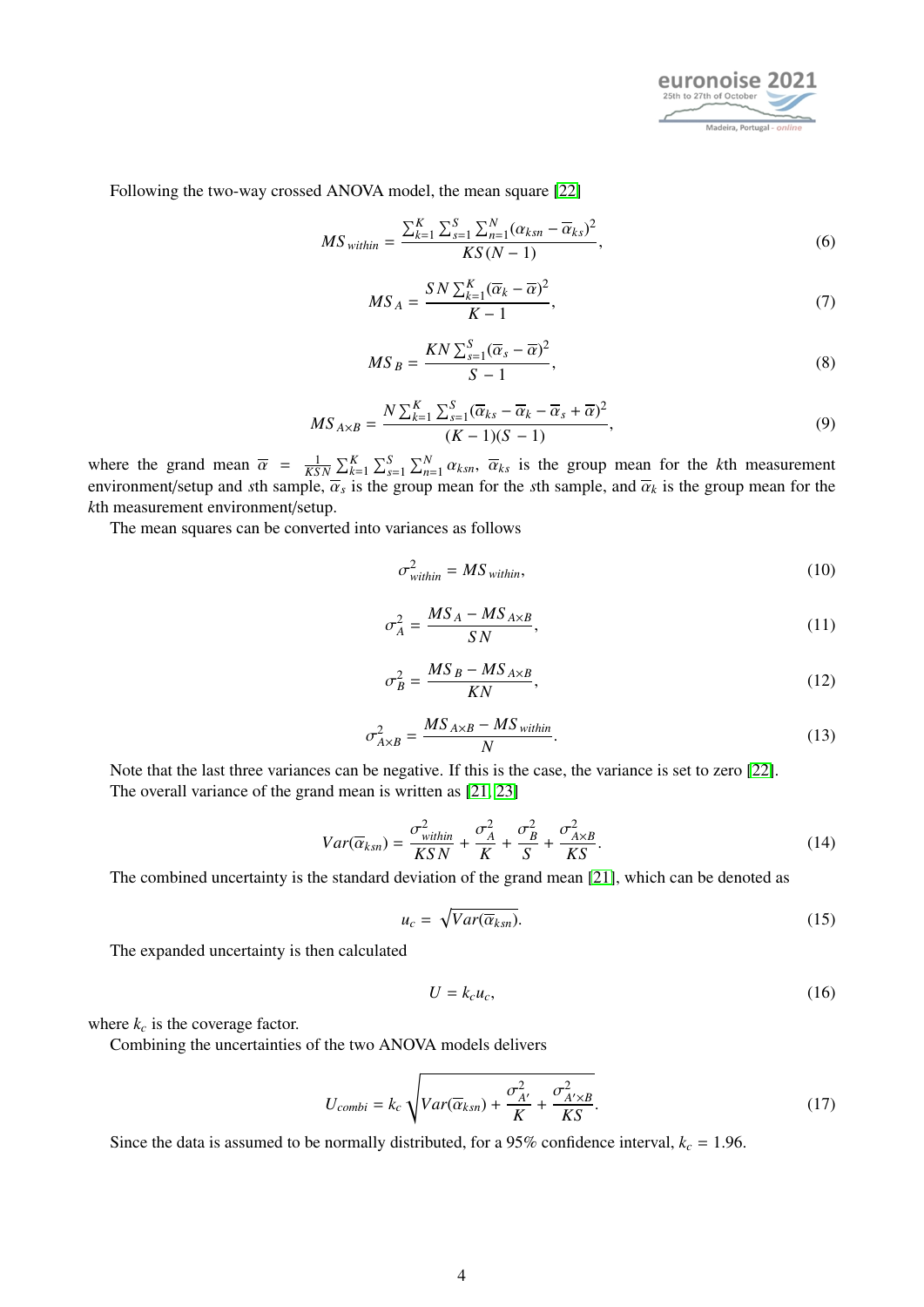

<span id="page-4-0"></span>

Free field calibration Test above the sample



#### 4 Measurements on the reference samples

The reference sample contains three parts: a piece of rectangular Melamine foam, a piece of Polyurethane foam circling the Melamine foam to avoid damaging the Melamine foam, and a plastic plate as the backplate. The sound absorption measured from the Melamine foam is taken as the reference.

Four units of reference samples, two setups and two measurement environments are included in the measurement campaign. One environment is a regular office room, which represents a commonly used place to perform in-situ measurements with the PU setup, and another is in a large basement with significant reverberation, which can be regarded as a "worst-case scenario". Therefore,  $K = 2$  is the number of measurement environments or setups,  $S = 4$  is the number of reference samples, and  $N = 15$  is the number of repeated measurements in Section. [3.](#page-1-4) The PU probe is placed above the center point on the reference sample, with the distance between the probe and sample surface  $h = 0.005$  m. The distance between the probe and the speaker  $h_s = 0.26$  m. Each measurement is repeated 15 times, i.e.  $N = 15$  in the uncertainty model.

Figure. [2](#page-4-0) shows the two measurement procedures to calculate the absorption using the PU in-situ setup. The first measurement is the free field calibration to obtain the characteristic impedance of the air.

### 5 Uncertainty and confidence interval

The individual uncertainties of each term on the right-hand side in Equation [14](#page-3-0) and 95% confidence intervals are shown for each ANOVA model. Here the individual uncertainty is equal to the standard deviation of the mean [\[21\]](#page-8-7). In Figure. [3](#page-5-0) and Figure. [4,](#page-5-0) the individual uncertainties and 95% confidence intervals of the environment-sample ANOVA model are shown in 1/3 octave bands in 315 - 10000 Hz.

It can be observed that there is a large variation between the two measurement environments at low frequencies below 600 Hz and at 1 kHz. This is due to the strong reflections in the basement that cause large biases in the frequency range where the absorption is low. No significant uncertainty exists in the interaction between the environment and sample, or in the repeated measurements within the group. Variations between samples are low, except for the 1/3 octave band of 1.25 kHz. Figure. [5](#page-5-1) shows the measured absorption of the four reference samples in the office room with Setup 1. The variation of repeated observations for each sample is small and consistent. However, large deviations among samples are found in 600 - 1600 Hz, particularly in the band of 1.25 kHz. Unlike similar oscillation effect in [\[13\]](#page-7-12) that is caused by different sample sizes, the four samples are of the same size and thickness. It can be assumed that there are structural differences inside the materials among various sample units. This cannot be avoided even the samples are from the same batch, and thus has to be included in the uncertainty budget and confidence interval.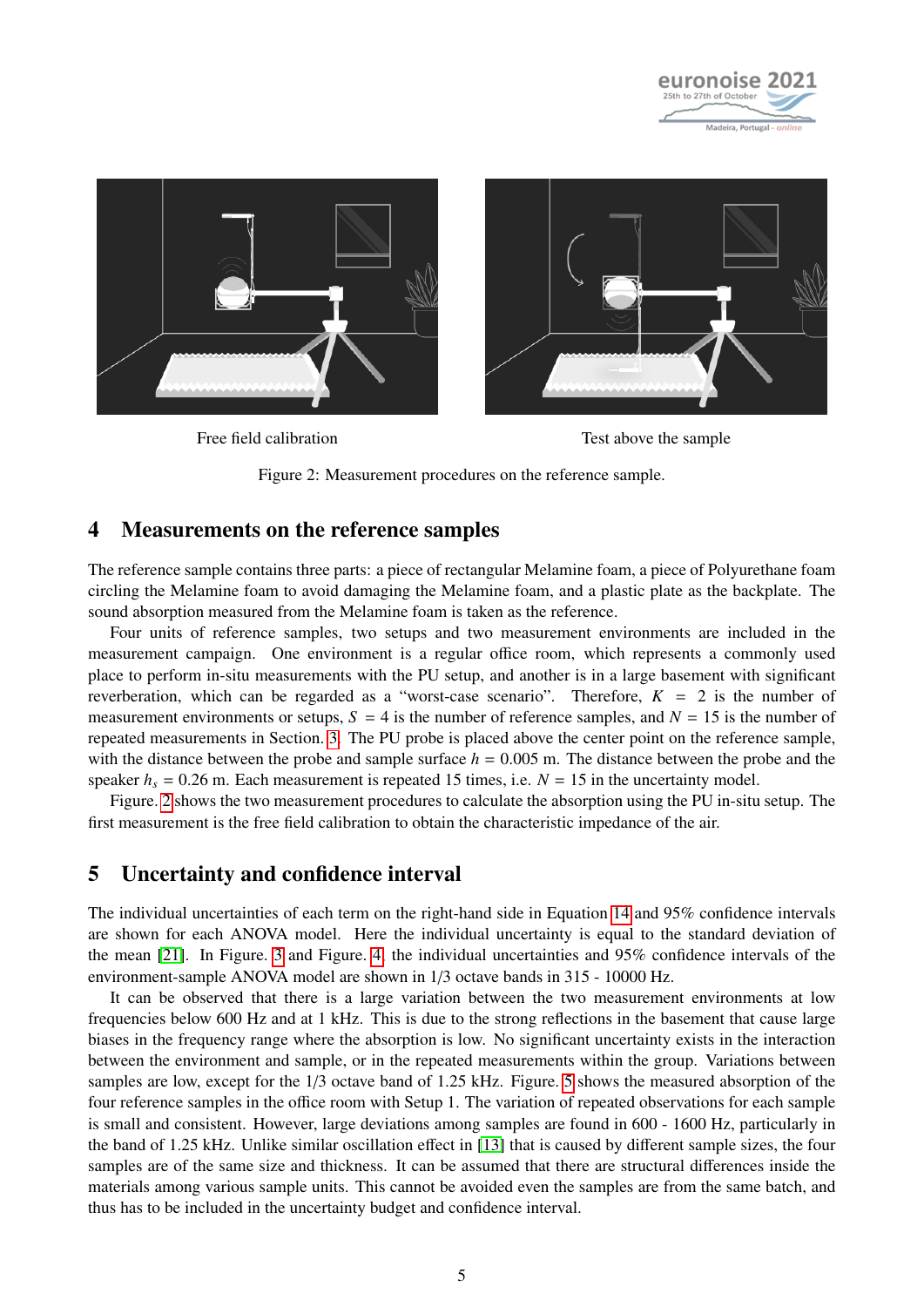

<span id="page-5-0"></span>

<span id="page-5-1"></span>Figure 3: Individual uncertainties of the environment-sample ANOVA model.



Figure 4: 95% confidence interval of the environment-sample ANOVA model.



Figure 5: The absorption coefficients (in 1/3 octave bands) of the four reference samples measured 15 times in the office room with Setup 1. Each color represents one sample.

For the setup-sample model, similar large uncertainty at 1.25 kHz is also present among samples. Again, no significant deviation is observed in the interaction between the environment and sample, or in the repeated measurements. Moreover, it is quite consistent between setups as the individual uncertainty of the setup is low in Figure. [6.](#page-6-0) The confidence interval is much narrower for this model than the environment-sample model (Figure. [7\)](#page-6-0).

Following Equation. [17,](#page-3-1) the overall expanded uncertainty combining the two ANOVA models is calculated and displayed in Figure. [8.](#page-6-1) Note that the confidence interval of ANOVA 2-1 means that *A'* in Equation. [8](#page-6-1) refers to the bias term of the setup-sample model, added to the expanded uncertainty of the environmentsample model, and the other way round applies to ANOVA 1-2. Since the bias term caused by the environment difference is quite significant, it can be seen that the 95% confidence intervals from only ANOVA 1, or from combining the two ANOVA models are almost the same. Different measurement environments and inherent structures of samples are the two main factors that can cause large uncertainties at some frequencies.

The reference sample and together with the confidence interval can be provided as quality control to check if the measurement environment and system are appropriate to perform a reliable evaluation of sound absorption. For example, with a given setup and reference sample, if the measured absorption at low frequencies is out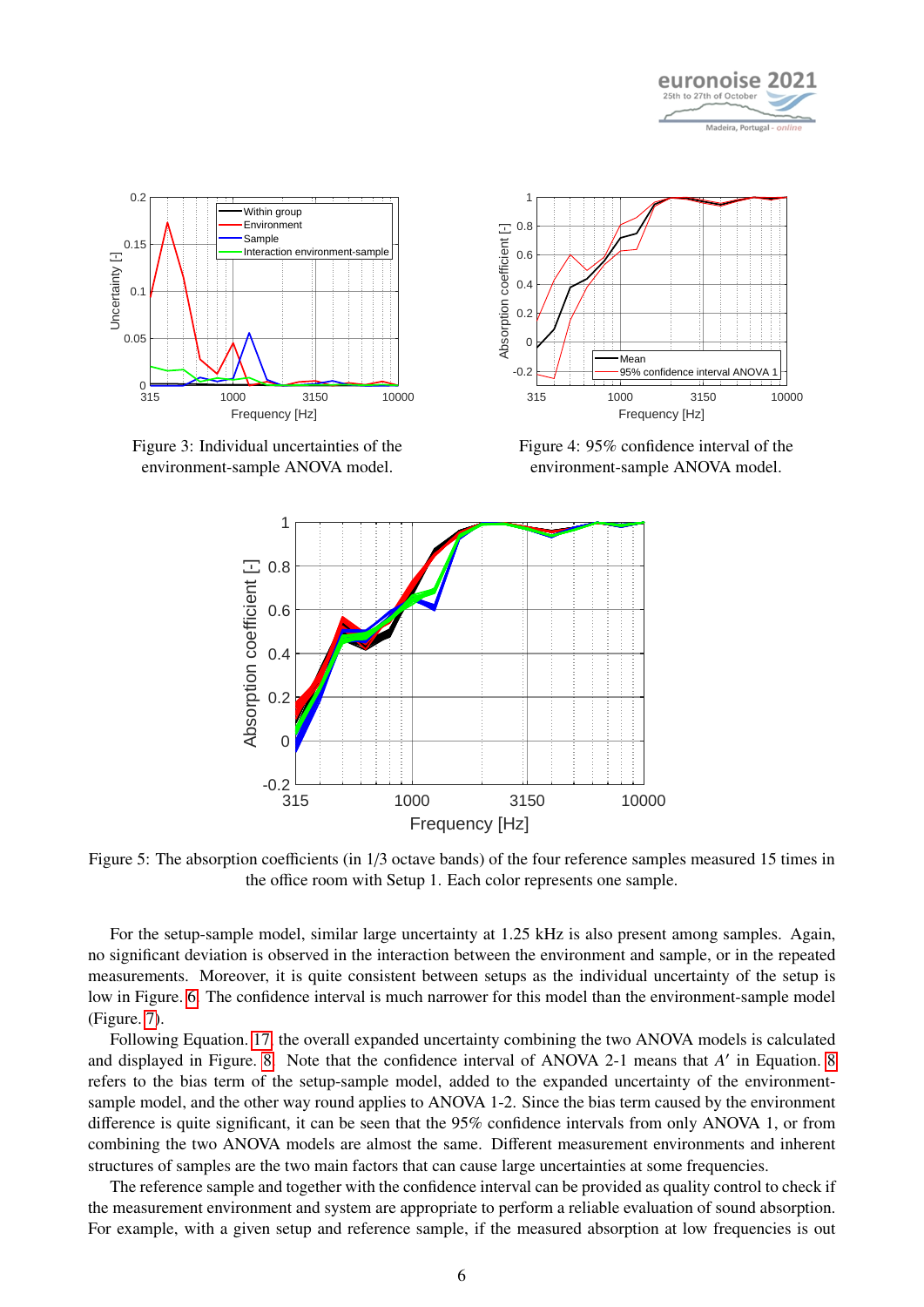

<span id="page-6-0"></span>

Figure 6: Individual uncertainties of the setup-sample ANOVA model.



<span id="page-6-1"></span>of the range of the confidence interval, it would be suggested to relocate the measurement to a less reflective environment. What could also be checked is the equipment connection and the way to set the setup, which can lead to undesired failure that biases the result to a large extent. The confidence interval of ANOVA 1 (environment-sample model) can be provided with the reference sample for quality control.



Figure 8: 95% confidence intervals combining the expanded uncertainties from the two ANOVA models. 95% confidence interval ANOVA 2-1: *A'* refers to the bias term of the setup-sample model in Equation. [8;](#page-6-1) 95% confidence interval ANOVA 1-2: *A'* refers to the bias term of the environment-sample model in Equation. [8.](#page-6-1)

# 6 Conclusions

This paper proposed the idea of a reference sample with its associated confidence interval, as an indication to check the quality of the estimated sound absorption using the PU in-situ method. ANOVA models were built to evaluate the uncertainties of the multi-factor measurements. The uncertainties and confidence intervals were extracted from the given measurement data using the ANOVA models. It was discovered that the measurement environment plays the main role in deviating the absorption coefficients at low frequencies, and the differences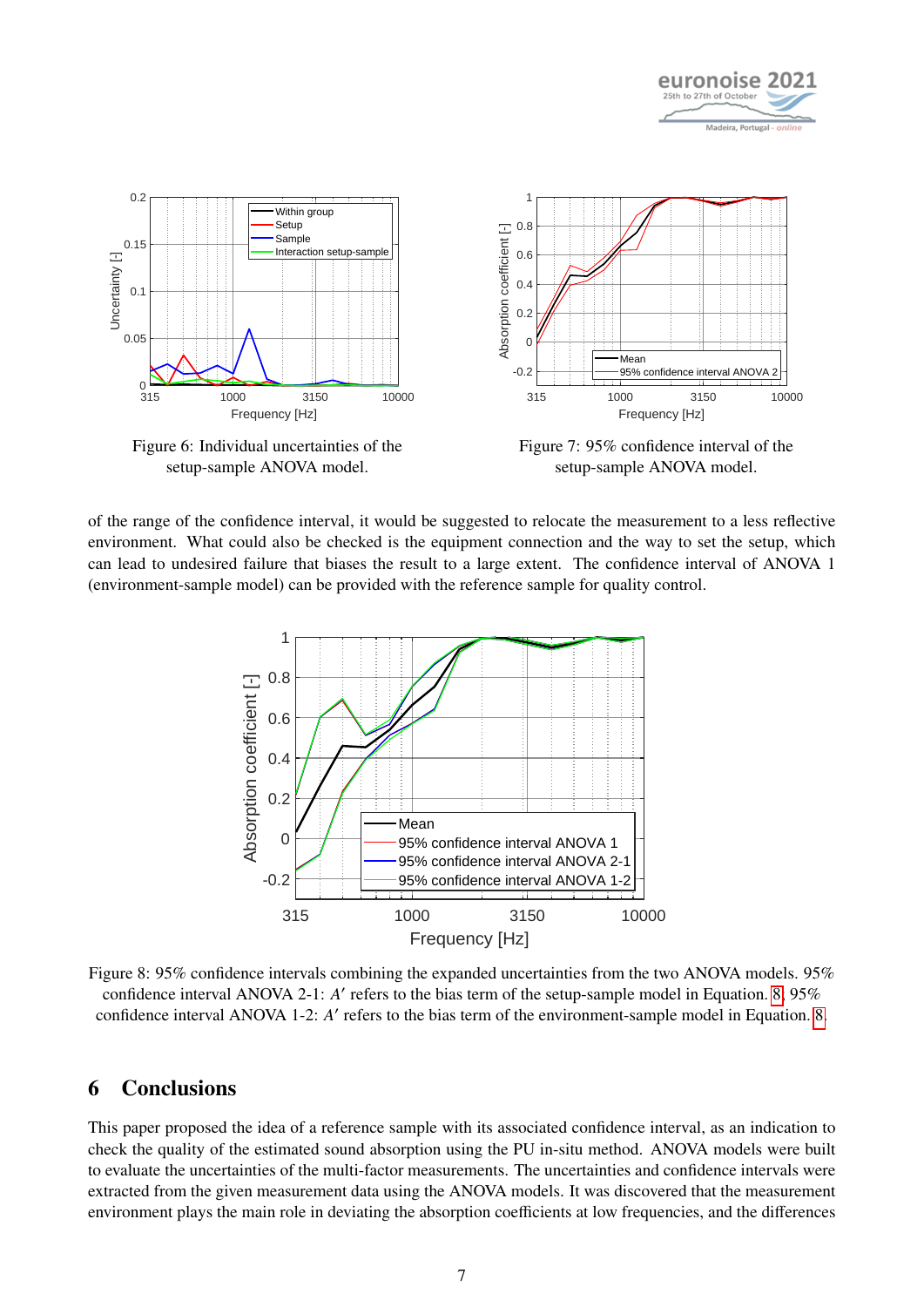

between different units of reference samples can bias the estimation as well. On the contract, different measurement setups showed good consistency.

The approach in this paper is not intended to be comprehensive due to the limited data. It is more a preliminary study to propose a reference sample and corresponding statistical data for the PU in-situ method as a basic quality indication. There are several limitations in the current work that can be improved. It would be worthy to build the uncertainty model from the input quantities covering the correlation and non-linearity. More environments, setups and samples would gain the reliability of the final confidence interval. With sufficient data, more complex multi-layer ANOVA models can be built to explore potential interactions between factors. Additionally, stability as in [\[16\]](#page-8-2) is another important factor to study to obtain a more robust confidence interval.

# Acknowledgements

The authors acknowledge Thor Gerrits to make the reference samples, Matheus Lazarin and Tales Storani to help with the measurements, and Fabio D'Apice to design the sketches of the measurement procedures.

# References

- <span id="page-7-0"></span>[1] T Iwase and K Yoshihisa. Measuring method of sound reflection and absorption characteristics based on the particle velocity and its applications to measurements on such as drainage pavement of road surface. *Internoise*, pages 697–704, 2003.
- <span id="page-7-1"></span>[2] E Tijs. *Study and development of an in situ acoustic absorption measurement method*. PhD thesis, University of Twente, 2013.
- <span id="page-7-2"></span>[3] C Schedlinski, F Wagner, K Bohnert, M Kusel, D Clasen, C Stein, C Glandier, M Kaufmann, and E Tijs. Computational model updating of structural damping and acoustic absorption for coupled fluid-structureanalyses of passenger cars. In *International Conference on Noise and Vibration Engineering*, 2008.
- <span id="page-7-3"></span>[4] M Aretz and M Vorländer. Combined wave and ray based room acoustic simulations of audio systems in car passenger compartments, part i: Boundary and source data. *Applied acoustics*, 76:82–99, 2014.
- <span id="page-7-4"></span>[5] D Siano, M Viscardi, and MA Panza. Automotive materials: an experimental investigation of an engine bay acoustic performances. *Energy Procedia*, 101:598–605, 2016.
- <span id="page-7-5"></span>[6] P Didier. In situ estimation of the acoustic properties of vehicle interiors. Master's thesis, Technical University of Denmark, 2019.
- <span id="page-7-6"></span>[7] E Tijs and HE de Bree. An in situ method to measure the acoustic absorption of roads whilst driving. In *German Annual Conference on Acoustics*, 2009.
- <span id="page-7-7"></span>[8] M Li, W van Keulen, E Tijs, M van de Ven, and A Molenaar. Sound absorption measurement of road surface with in situ technology. *Applied Acoustics*, 88:12–21, 2015.
- <span id="page-7-8"></span>[9] H Kim, J Hong, and S Pyo. Acoustic characteristics of sound absorbable high performance concrete. *Applied Acoustics*, 138:171–178, 2018.
- <span id="page-7-9"></span>[10] T Iwase, Y Horiguchi, and H Yasuoka. Acoustical diagnosis of concrete crack depth based on its resonance. *pdf in Proc. CD-ROM of 20th-ICA*, page 281, 2010.
- <span id="page-7-10"></span>[11] E Tijs, HE de Bree, and E Brandao. Large scale in situ acoustic absorption measurements in a theatre. In *DAGA, 35th German Annual Conference on Acoustics, Rotterdam, NL*, 2009.
- <span id="page-7-11"></span>[12] E Tijs, H de Bree, and E Brandao. In situ pu surface impedance measurements for quality control at the end of an assembly line. Technical report, SAE Technical Paper, 2009.
- <span id="page-7-12"></span>[13] E Brandao, R Flesch, A Lenzi, and C Flesch. Estimation of pressure-particle velocity impedance measurement uncertainty using the monte carlo method. *The Journal of the Acoustical Society of America*, 130(1):EL25–EL31, 2011.